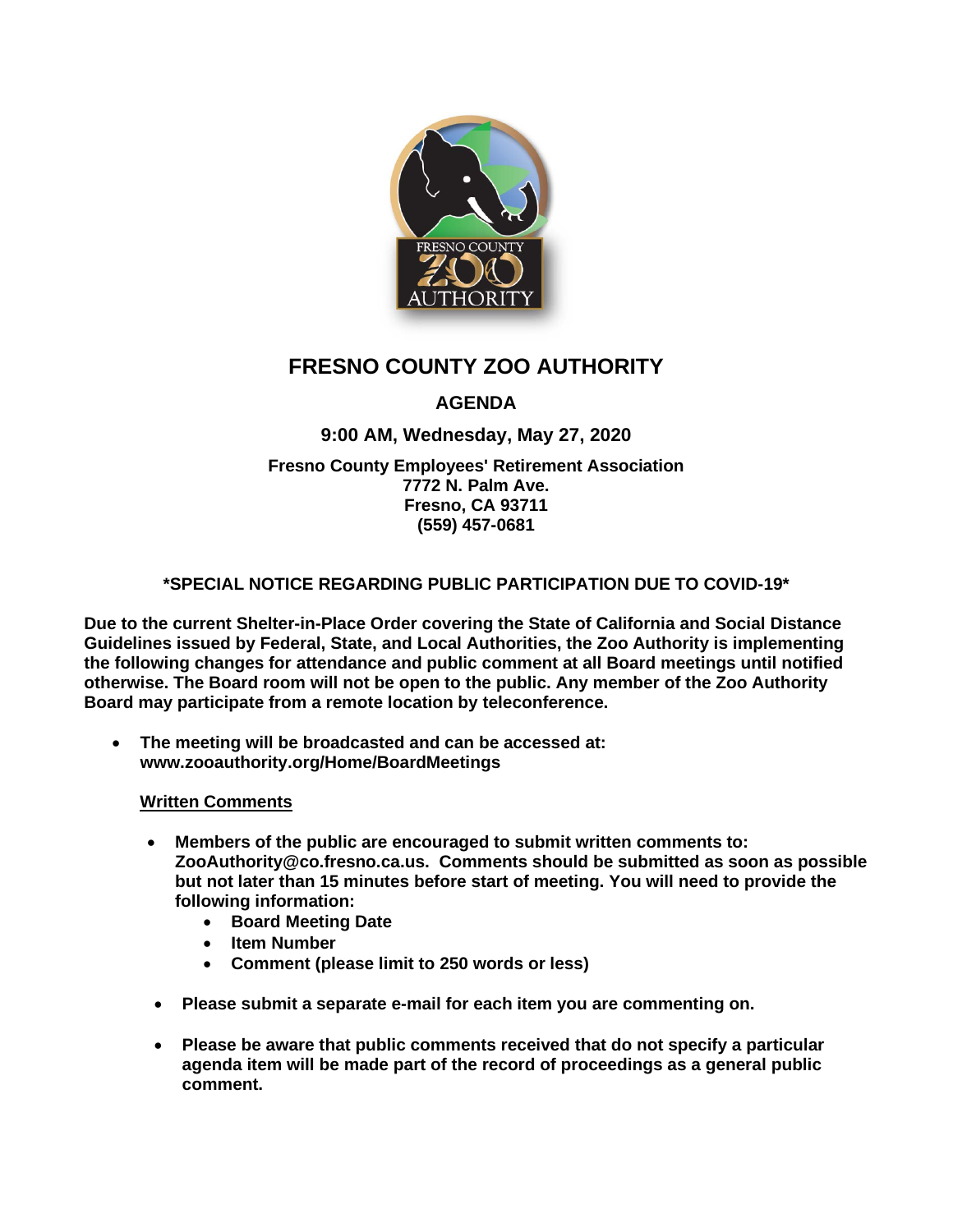- **If a written comment is received after the start of the meeting it will be made part of the record of proceedings, provided that such comments are received prior to the end of the Board meeting.**
- **Written comments will be provided to the Board members. Comments received during the meeting may not be distributed to Board members until after the meeting has concluded.**
- 1. Call to Order
- 2. Adopt Agenda
- 3. Public Comments

This time is made available to receive comments from the public on matters within the Board's jurisdiction that are not on the Agenda. Attention is called to the fact that the Board is prohibited from taking any action on matters that are not on the Agenda. Members of the public are limited to three minutes to speak during Public Comments as well as for each item on the agenda. In order to accurately record the minutes, members of the public are asked to speak only from the podium. Before beginning comments, please state for the record your name and affiliation, if any.

4. Consent Agenda

These matters are routine in nature and are usually approved by a single vote. Prior to action by the Board, the public will be given the opportunity to remove any item from the Consent Calendar. Items removed from the Consent Calendar may be heard immediately following approval of the Consent Calendar.

- a. Review and approve minutes of April 29, 2020
- b. Review and approve payment of County of Fresno invoice for Professional and Specialized Services in the amount of \$21,606.76 for services through April 2020
- c. Receive Treasurer's Reports for March 2020, Quarter ended March 31, 2020, and April 2020
- 5. Receive Fresno Chaffee Zoo Director's report
- 6. Receive Fresno Chaffee Zoo Corporation First Quarter 2020 Board Financial Report
- 7. Approve and authorize the estimated administrative revenues and appropriations for the 2020-21 budget year
- 8. Receive staff reports
- 9. Approve next meeting date

Dates include:

Wednesday, June 24, 2020 Wednesday, July 29, 2020 Wednesday, August 26, 2020

10. Chair's comments